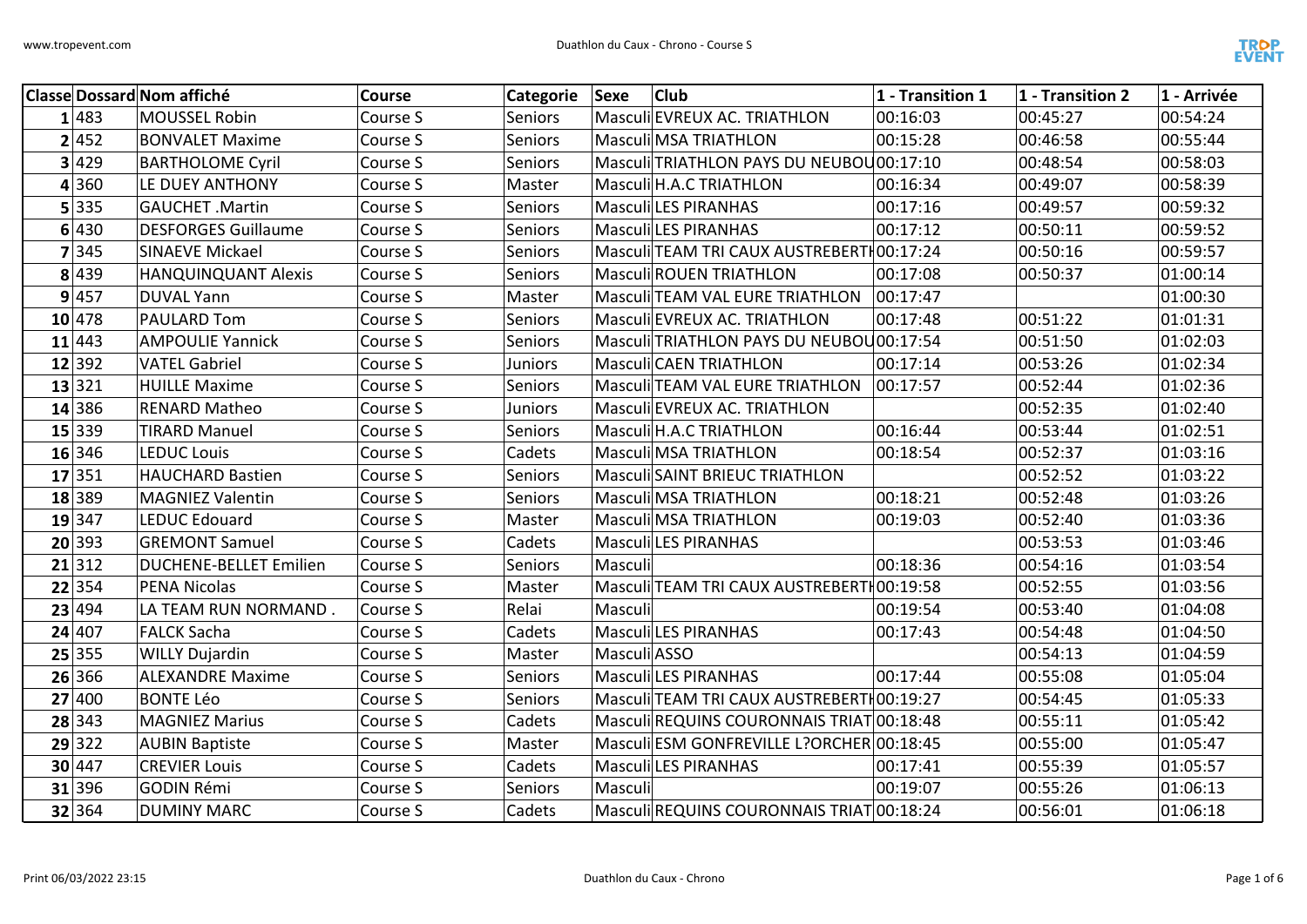

| <b>Classe Dossard Nom affiché</b> |                              | Course   | Categorie Sexe | <b>Club</b>                                | 1 - Transition 1 | 1 - Transition 2 | 1 - Arrivée |
|-----------------------------------|------------------------------|----------|----------------|--------------------------------------------|------------------|------------------|-------------|
| 33 427                            | <b>HABERSETZER Clément</b>   | Course S | <b>Seniors</b> | Masculi                                    | 00:19:13         | 00:55:29         | 01:06:20    |
| 34 376                            | <b>CHAPELLE MATHIEU</b>      | Course S | Master         | Masculi H.A.C TRIATHLON                    | 00:18:49         | 00:55:20         | 01:06:24    |
| 35 463                            | <b>LEBRUN Louis</b>          | Course S | Seniors        | <b>Masculi ROUEN TRIATHLON</b>             | 00:18:05         | 00:56:06         | 01:06:45    |
| 36 361                            | <b>AUBREE BENJAMIN</b>       | Course S | Seniors        | Masculi H.A.C TRIATHLON                    | 00:19:24         | 00:56:11         | 01:06:50    |
| 37 413                            | LE GOFF Theo                 | Course S | Juniors        | Masculi EVREUX AC. TRIATHLON               | 00:19:18         | 00:55:34         | 01:06:52    |
| 38 401                            | <b>TOSTAIN Lancelot</b>      | Course S | Seniors        | <b>Masculi RENNES TRIATHLON</b>            |                  | 00:56:14         | 01:06:56    |
| 39 414                            | <b>SCHAEP Thibault</b>       | Course S | Seniors        | Masculi VERSAILLES TRIATHLON               |                  | 00:56:56         | 01:07:11    |
| 40 332                            | <b>COTIER Adrien</b>         | Course S | <b>Seniors</b> | Masculi MSA TRIATHLON                      | 00:18:37         | 00:56:25         | 01:07:15    |
| 41 330                            | <b>LAISNEY Alexandre</b>     | Course S | <b>Seniors</b> | Masculi SAINT LO TRIATHLON                 | 00:19:05         | 00:56:37         | 01:07:28    |
| 42 490                            | MORTE COUILLE.               | Course S | Relai          | Masculi                                    | 00:20:14         | 00:56:49         | 01:07:31    |
| 43 410                            | <b>QUENTIN Laurent</b>       | Course S | <b>Seniors</b> | Masculi TRIATHLON PAYS DU NEUBOU00:20:15   |                  | 00:56:52         | 01:07:36    |
| 44 358                            | <b>HAUGUEL Fabien</b>        | Course S | Master         | Masculi E.S.M. GONFREVILLE L ORCHER        |                  | 00:56:46         | 01:07:46    |
| 45 480                            | <b>GAUDRY DELPHINE</b>       | Course S | <b>Seniors</b> | Féminin H.A.C TRIATHLON                    | 00:21:57         | 00:56:55         | 01:07:48    |
| 46 304                            | <b>PERON Thomas</b>          | Course S | <b>Seniors</b> | Masculi OD TRIATHLON                       | 00:19:12         | 00:57:32         | 01:07:51    |
| 47 444                            | <b>HERFORT Allan</b>         | Course S | Master         | Masculi TRIATHLON PAYS DU NEUBOU 00:20:31  |                  | 00:56:30         | 01:07:53    |
| 48 349                            | DUBOSCQ Gabin                | Course S | Cadets         | Masculi SAINT LO TRIATHLON                 |                  | 00:57:11         | 01:07:59    |
| 49 441                            | <b>WILLIATTE Nicolas</b>     | Course S | <b>Seniors</b> | Masculi                                    |                  | 00:57:37         | 01:08:14    |
| 50 325                            | <b>RAULD Thomas</b>          | Course S | Cadets         | Masculi SAINT LO TRIATHLON                 |                  | 00:57:23         | 01:08:15    |
| 51 307                            | <b>MARCADE Antonin</b>       | Course S | <b>Seniors</b> | Masculi OD TRIATHLON                       | 00:20:02         | 00:57:45         | 01:08:25    |
| 52 442                            | HARMAND Sylvain              | Course S | Seniors        | Masculi TRIATHLON PAYS DU NEUBOURG         |                  |                  | 01:08:37    |
| 53 428                            | <b>PAILLETTE David</b>       | Course S | Master         | Masculi TEAM TRI CAUX AUSTREBERTI 00:20:30 |                  | 00:57:01         | 01:08:40    |
| 54 313                            | <b>BAZIRE Damien</b>         | Course S | Master         | Masculi TEAM VAL EURE TRIATHLON            |                  | 00:57:17         | 01:08:46    |
| 55 461                            | <b>LAURANS Alexandre</b>     | Course S | Seniors        | Masculi LES PIRANHAS                       | 00:19:45         | 00:57:49         | 01:08:48    |
| 56 324                            | <b>RAULD Damien</b>          | Course S | Master         | <b>Masculi SAINT LO TRIATHLON</b>          | 00:19:30         | 00:57:27         | 01:08:53    |
| 57 353                            | <b>BOUCHIRED Nicolas</b>     | Course S | Master         | Masculi H.A.C TRIATHLON                    | 00:19:48         | 00:58:03         | 01:09:02    |
| 58 320                            | PITARD Léa                   | Course S | Seniors        | Féminin MASTRIA 53                         | 00:21:16         | 00:58:08         | 01:09:27    |
| 59 363                            | LERAT JEAN-CHARLES           | Course S | Seniors        | Masculi H.A.C TRIATHLON                    | 00:19:32         | 00:58:45         | 01:09:33    |
| 60 352                            | <b>VANNIEUWER HOVE Julie</b> | Course S | Master         | Féminin EVREUX AC. TRIATHLON               | 00:20:18         | 00:58:40         | 01:09:40    |
| 61 416                            | PRIEUX Sébastien             | Course S | Master         | Masculi                                    | 00:21:30         | 00:58:13         | 01:09:44    |
| 62 492                            | TRUPTIL/GOMONT.              | Course S | Relai          | Masculi                                    |                  | 00:58:31         | 01:09:54    |
| 63 394                            | <b>TARTARIN Alexandre</b>    | Course S | Seniors        | Masculi                                    | 00:20:27         | 00:58:20         | 01:10:08    |
| 64 383                            | <b>MACREL Agathe</b>         | Course S | Seniors        | Féminin LES PIRANHAS                       | 00:18:55         | 00:59:47         | 01:10:31    |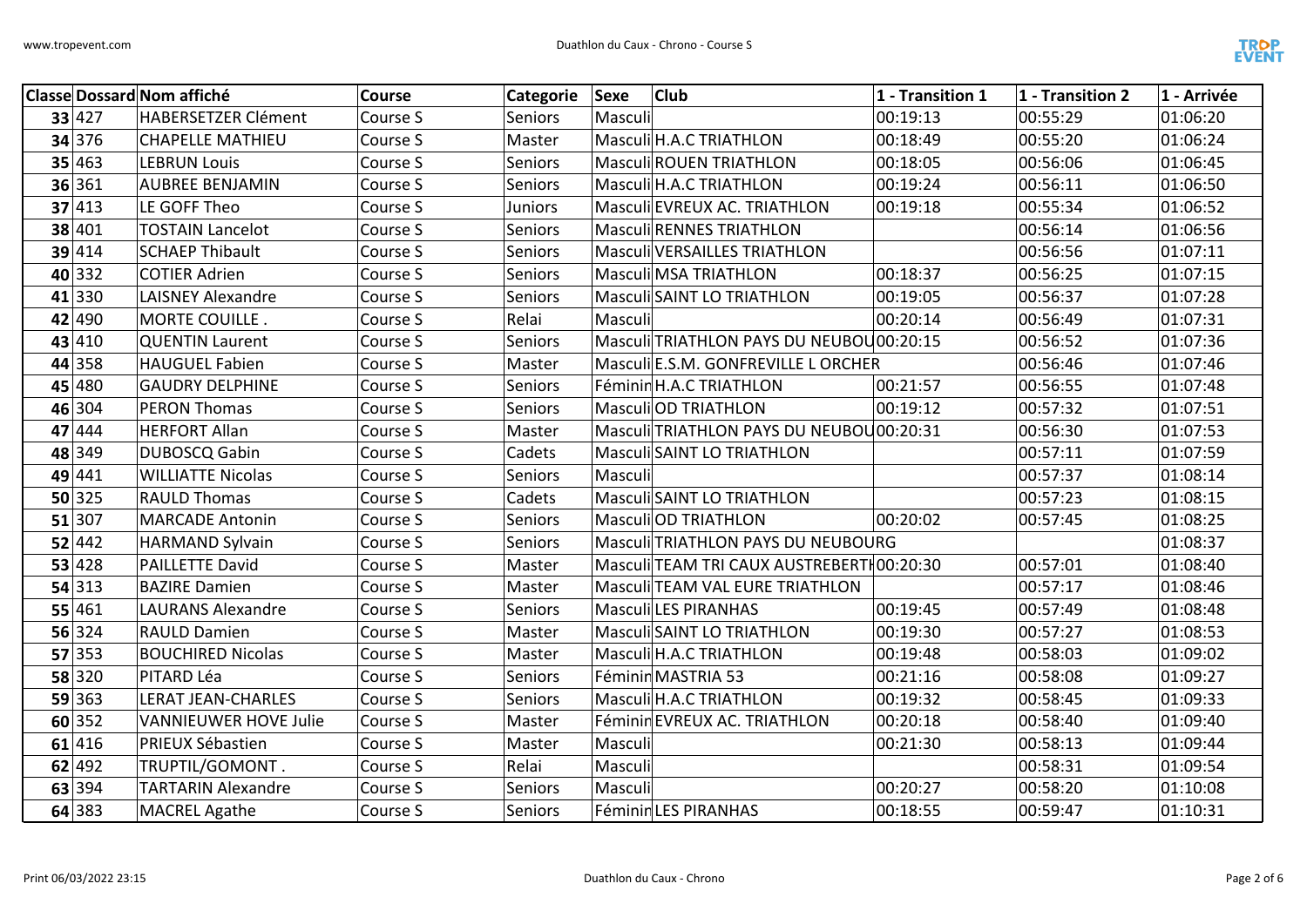

|        | <b>Classe Dossard Nom affiché</b> | <b>Course</b> | Categorie      | <b>Club</b><br>Sexe                         | $1$ - Transition 1 | 1 - Transition 2 | 1 - Arrivée |
|--------|-----------------------------------|---------------|----------------|---------------------------------------------|--------------------|------------------|-------------|
| 65 387 | <b>GOUJON Mathieu</b>             | Course S      | Cadets         | Masculi LES PIRANHAS                        | 00:19:55           | 00:59:33         | 01:10:37    |
| 66 319 | <b>RATEL Vincent</b>              | Course S      | Seniors        | Masculi TEAM VAL EURE TRIATHLON             | 00:21:06           | 00:59:01         | 01:10:58    |
| 67 342 | <b>DELAMARE Boris</b>             | Course S      | Master         | Masculi E.S.M. GONFREVILLE L ORCHE 00:21:48 |                    | 00:58:50         | 01:11:02    |
| 68 350 | <b>BERTRAND Matthias</b>          | Course S      | Cadets         | Masculi SAINT LO TRIATHLON                  | 00:19:34           | 00:58:37         | 01:11:11    |
| 69 308 | <b>DELABIE Cedric</b>             | Course S      | Master         | <b>Masculi LES PIRANHAS</b>                 | 00:21:14           | 00:59:29         | 01:11:17    |
| 70 459 | <b>GAULIARD Gaëtan</b>            | Course S      | Seniors        | Masculi TRIATHLON PAYS DU NEUBOU 00:20:11   |                    | 01:00:06         | 01:11:23    |
| 71 474 | <b>ROUSSELIN Alexis</b>           | Course S      | Master         | Masculi TEAM VAL EURE TRIATHLON             | 00:21:13           | 00:59:23         | 01:11:25    |
| 72 466 | LECRAS Jérémy                     | Course S      | Master         | <b>Masculi ROUEN TRIATHLON</b>              | 00:21:00           | 00:59:43         | 01:11:30    |
| 73 434 | <b>QUEMENER Thibault</b>          | Course S      | Seniors        | Masculi                                     | 00:19:43           | 01:00:28         | 01:11:46    |
| 74 453 | <b>BONVALET Timothé</b>           | Course S      | <b>Juniors</b> | <b>Masculi LES PIRANHAS</b>                 | 00:20:46           | 00:59:06         | 01:11:47    |
| 75 344 | <b>GAUTIER Romain</b>             | Course S      | <b>Seniors</b> | Masculi MSA TRIATHLON                       | 00:21:37           | 00:58:54         | 01:12:03    |
| 76 377 | <b>LAPEL VINCENT</b>              | Course S      | <b>Seniors</b> | Masculi H.A.C TRIATHLON                     | 00:21:11           | 00:59:18         | 01:12:07    |
| 77 467 | <b>LEVASSEUR Baptiste</b>         | Course S      | Cadets         | <b>Masculi ROUEN TRIATHLON</b>              |                    | 01:01:11         | 01:12:19    |
| 78 481 | <b>DURAND Luc</b>                 | Course S      | Seniors        | Masculi TEAM VAL EURE TRIATHLON   00:21:27  |                    | 00:59:38         | 01:12:34    |
| 79 323 | <b>JAMARD Bertille</b>            | Course S      | Cadets         | Féminin MSA TRIATHLON                       |                    | 01:01:05         | 01:12:45    |
| 80 333 | <b>SY Valentin</b>                | Course S      | Cadets         | Masculi SAINT LO TRIATHLON                  | 00:20:36           | 01:01:00         | 01:12:53    |
| 81 456 | DE ARAUJO Georges                 | Course S      | Master         | Masculi                                     | 00:22:08           | 01:00:48         | 01:13:15    |
| 82 425 | REGO DE SEBES RENAUD              | Course S      | Master         | Masculi TEAM TRI CAUX AUSTREBERTI 00:22:24  |                    | 01:00:43         | 01:13:20    |
| 83 431 | PIERRE Carl                       | Course S      | Master         | Masculi E.S.M. GONFREVILLE L ORCHE 00:21:23 |                    | 01:01:24         | 01:13:26    |
| 84 438 | <b>GAMELIN Tiago</b>              | Course S      | Cadets         | <b>Masculi LES PIRANHAS</b>                 | 00:20:00           | 00:59:12         | 01:13:31    |
| 85 412 | LE GOFF TRISTAN                   | Course S      | Master         | Masculi EVREUX AC. TRIATHLON                | 00:21:21           | 01:01:55         | 01:13:36    |
| 86 359 | <b>LECLERCQ ALINE</b>             | Course S      | Seniors        | Féminin H.A.C TRIATHLON                     | 00:21:20           | 01:02:16         | 01:13:44    |
| 87 302 | <b>BLANCHARD Christophe</b>       | Course S      | Master         | Masculi ESM GONFREVILLE L?ORCHER 00:22:59   |                    | 01:01:30         | 01:13:48    |
| 88 471 | PAUL Bérénice                     | Course S      | <b>Seniors</b> | Féminin EVREUX AC. TRIATHLON                | 00:21:38           | 01:01:36         | 01:13:54    |
| 89 435 | <b>LEFEBVRE Loïc</b>              | Course S      | Seniors        | Masculi TRIATHLON PAYS DU NEUBOU00:21:42    |                    | 01:02:10         | 01:13:58    |
| 90 437 | <b>GAMELIN Lilou</b>              | Course S      | Cadets         | Féminin LES PIRANHAS                        | 00:21:08           | 01:01:17         | 01:14:19    |
| 91 477 | <b>ARTU Vincent</b>               | Course S      | Master         | Masculi                                     |                    | 01:02:22         | 01:14:22    |
| 92 462 | <b>LEBRETON Remi</b>              | Course S      | Cadets         | Masculi EVREUX AC. TRIATHLON                | 00:19:42           |                  | 01:14:24    |
| 93 469 | <b>MUIDEBLED Vincent</b>          | Course S      | Master         | Masculi TRIATHLON PAYS DU NEUBOU00:22:45    |                    | 01:02:29         | 01:14:28    |
| 94 391 | <b>DESCHAMPS THIBAULT</b>         | Course S      | Cadets         | Masculi H.A.C TRIATHLON                     | 00:19:50           | 01:04:27         | 01:14:40    |
| 95 348 | LE MOIGNE Marc                    | Course S      | Master         | <b>Masculi ROUEN TRIATHLON</b>              |                    | 01:02:43         | 01:14:53    |
| 96 472 | <b>PETIT Vincent</b>              | Course S      | Master         | Masculi TEAM VAL EURE TRIATHLON 00:21:52    |                    | 01:01:51         | 01:14:57    |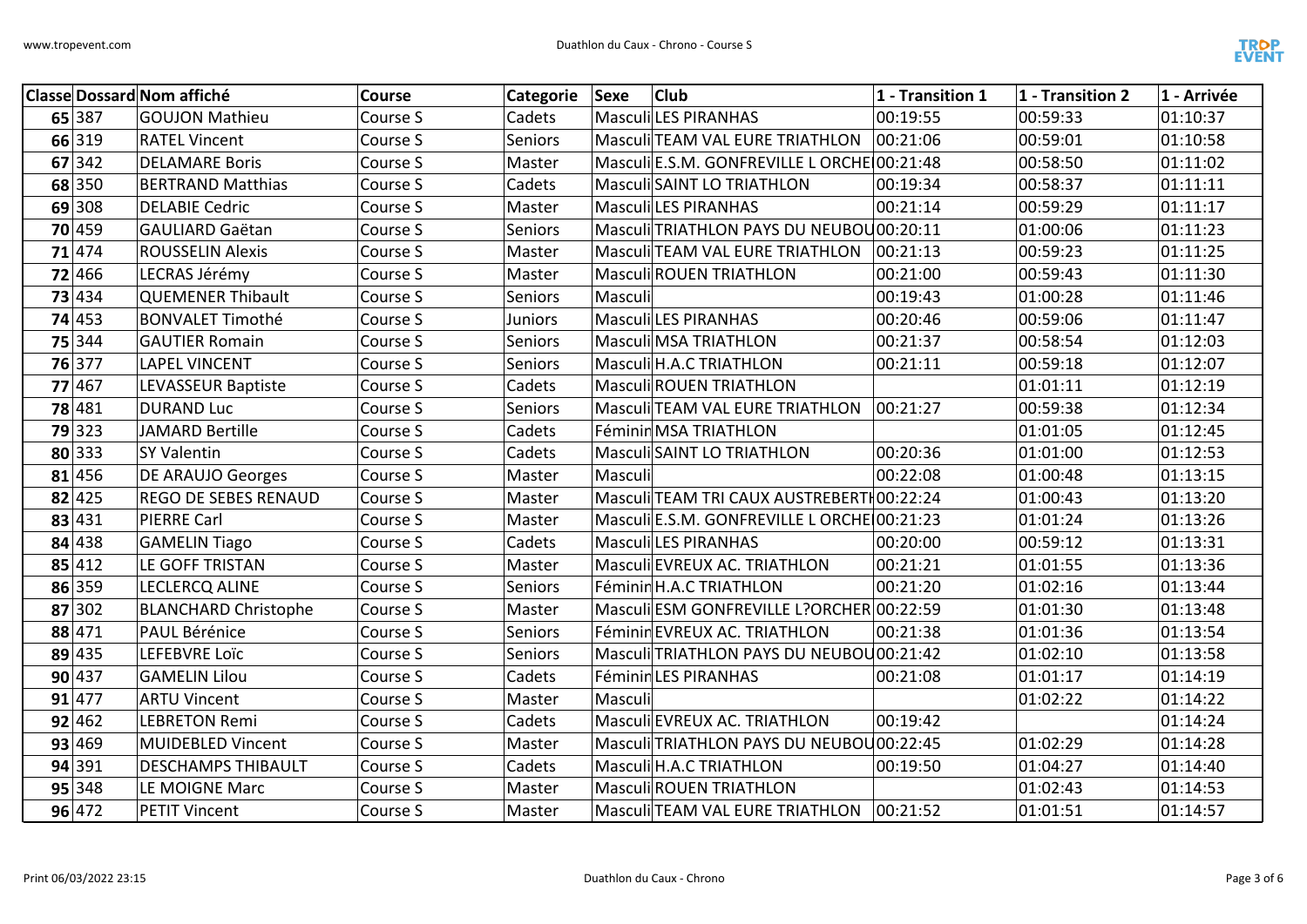

|           |        | <b>Classe Dossard Nom affiché</b> | Course   | Categorie      | <b>Club</b><br>Sexe                         | 1 - Transition 1 | $1$ - Transition 2 | 1 - Arrivée |
|-----------|--------|-----------------------------------|----------|----------------|---------------------------------------------|------------------|--------------------|-------------|
| 97 301    |        | <b>MASCARELL Julien</b>           | Course S | <b>Seniors</b> | Masculi H.A.C TRIATHLON                     | 00:22:56         | 01:03:06           | 01:15:07    |
|           | 98 329 | <b>BERLIVET LUC</b>               | Course S | Master         | Masculi E.S.M. GONFREVILLE L ORCHE 00:22:12 |                  |                    | 01:15:15    |
|           | 99 388 | <b>COUTURE Mattéo</b>             | Course S | Cadets         | <b>Masculi YVETOT TRIATHLON</b>             | 00:21:15         | 01:02:02           | 01:15:18    |
| 100 445   |        | <b>BOURGEAUX Alexis</b>           | Course S | Master         | Masculi EVREUX AC. TRIATHLON                | 00:21:24         | 01:03:09           | 01:15:22    |
| 101 448   |        | <b>CLERE Franck</b>               | Course S | Master         | Masculi                                     | 00:21:35         |                    | 01:15:25    |
| 102 362   |        | <b>MARTIN HUGO</b>                | Course S | Master         | Masculi H.A.C TRIATHLON                     | 00:22:18         |                    | 01:15:28    |
| 103 331   |        | <b>NOBLESSE GAUTHIER</b>          | Course S | Seniors        | Masculi                                     | 00:22:35         | 01:02:54           | 01:15:30    |
| 104 341   |        | <b>CARPENTIER FABRICE</b>         | Course S | Master         | Masculi VAL DE REUIL TRIATHLON              | 00:22:43         | 01:02:35           | 01:15:40    |
| 105 418   |        | <b>FERRAND Jean baptiste</b>      | Course S | Seniors        | Masculi TEAM TRI CAUX AUSTREBERTI 00:22:26  |                  | 01:03:59           | 01:15:50    |
| 106 338   |        | JOUZEL Frédéric                   | Course S | Master         | <b>Masculi ROUEN TRIATHLON</b>              | 00:21:02         | 01:04:12           | 01:16:05    |
| 107 398   |        | <b>MONTIER Sébastien</b>          | Course S | Master         | Masculi                                     | 00:22:37         | 01:03:52           | 01:16:11    |
| 108 326   |        | <b>LOISON Estelle</b>             | Course S | Seniors        | Féminin VILLEPINTE TRIATHLON 93             | 00:22:04         |                    | 01:16:18    |
| 109 368   |        | <b>NAIGEON LISE</b>               | Course S | Cadets         | Féminin H.A.C TRIATHLON                     | 00:22:10         | 01:03:46           | 01:16:28    |
| 110 415   |        | <b>GERARD Michael</b>             | Course S | Master         | Masculi TEAM TRI CAUX AUSTREBERTH00:22:02   |                  | 01:04:17           | 01:16:30    |
| 111 334   |        | <b>DESRUES David</b>              | Course S | Master         | Masculi VAL DE REUIL TRIATHLON              | 00:24:23         | 01:03:00           | 01:16:36    |
| $112$ 475 |        | <b>VALLESPI OLIVIER</b>           | Course S | Seniors        | Masculi TRIATHLON PAYS DU NEUBOU 00:23:50   |                  | 01:03:39           | 01:16:42    |
| 113 327   |        | MARTIN BUCHER Fabien              | Course S | <b>Seniors</b> | Masculi LA BRIE FRANCILIENNE TRIATH00:22:22 |                  | 01:05:03           | 01:17:05    |
| 114 318   |        | <b>CASTEL Matthieu</b>            | Course S | Seniors        | Masculi                                     | 00:22:54         | 01:04:52           | 01:17:18    |
| 115 432   |        | <b>DELAMARE Antoine</b>           | Course S | Cadets         | Masculi REQUINS COURONNAIS TRIAT 00:21:50   |                  | 01:05:07           | 01:17:33    |
| 116 433   |        | <b>TIEVANT Romain</b>             | Course S | <b>Seniors</b> | Masculi                                     | 00:22:01         | 01:05:09           | 01:17:46    |
| 117 436   |        | <b>LEVITRE Bruno</b>              | Course S | Master         | Masculi C.O.R.S                             |                  | 01:05:01           | 01:17:57    |
| 118 337   |        | <b>VILLEVAL Maud</b>              | Course S | Seniors        | Féminin E.S.M. GONFREVILLE L ORCHE 00:22:16 |                  | 01:05:34           | 01:17:59    |
| 119 365   |        | <b>LEROUX Antoine</b>             | Course S | Master         | Masculi                                     | 00:23:14         | 01:05:27           | 01:18:10    |
| 120 451   |        | <b>BERTHELIER Mathieu</b>         | Course S | Master         | Masculi                                     | 00:24:14         | 01:05:44           | 01:18:27    |
| 121 403   |        | <b>OUVRY Aurelien</b>             | Course S | Seniors        | Masculi TRIATHLON PAYS DU NEUBOU 00:23:55   |                  | 01:05:12           | 01:18:47    |
| 122 375   |        | <b>CHAPELLE GAUTIER</b>           | Course S | Cadets         | Masculi H.A.C TRIATHLON                     | 00:22:49         | 01:05:40           | 01:18:57    |
| 123 399   |        | LE ROUX Anthony                   | Course S | Seniors        | Masculi                                     | 00:23:18         | 01:05:31           | 01:18:59    |
| 124 380   |        | <b>BARADJI Coumba</b>             | Course S | Master         | Féminin COURBEVOIE TRIATHLON                |                  | 01:07:14           | 01:19:01    |
| 125 340   |        | <b>VARRIER Marie-helene</b>       | Course S | Master         | Féminin E.S.M. GONFREVILLE L ORCHE 00:23:19 |                  | 01:06:26           | 01:19:07    |
| 126 482   |        | DE ABREU Viviane                  | Course S | Master         | Féminin TEAM VAL EURE TRIATHLON             | 00:22:31         | 01:06:38           | 01:19:11    |
| 127 421   |        | <b>DUJARDIN Aurelien</b>          | Course S | Master         | Masculi                                     | 00:23:25         | 01:05:58           | 01:19:17    |
| 128 420   |        | <b>HAUCHARD Armand</b>            | Course S | <b>Juniors</b> | Masculi                                     | 00:20:33         | 01:06:34           | 01:19:19    |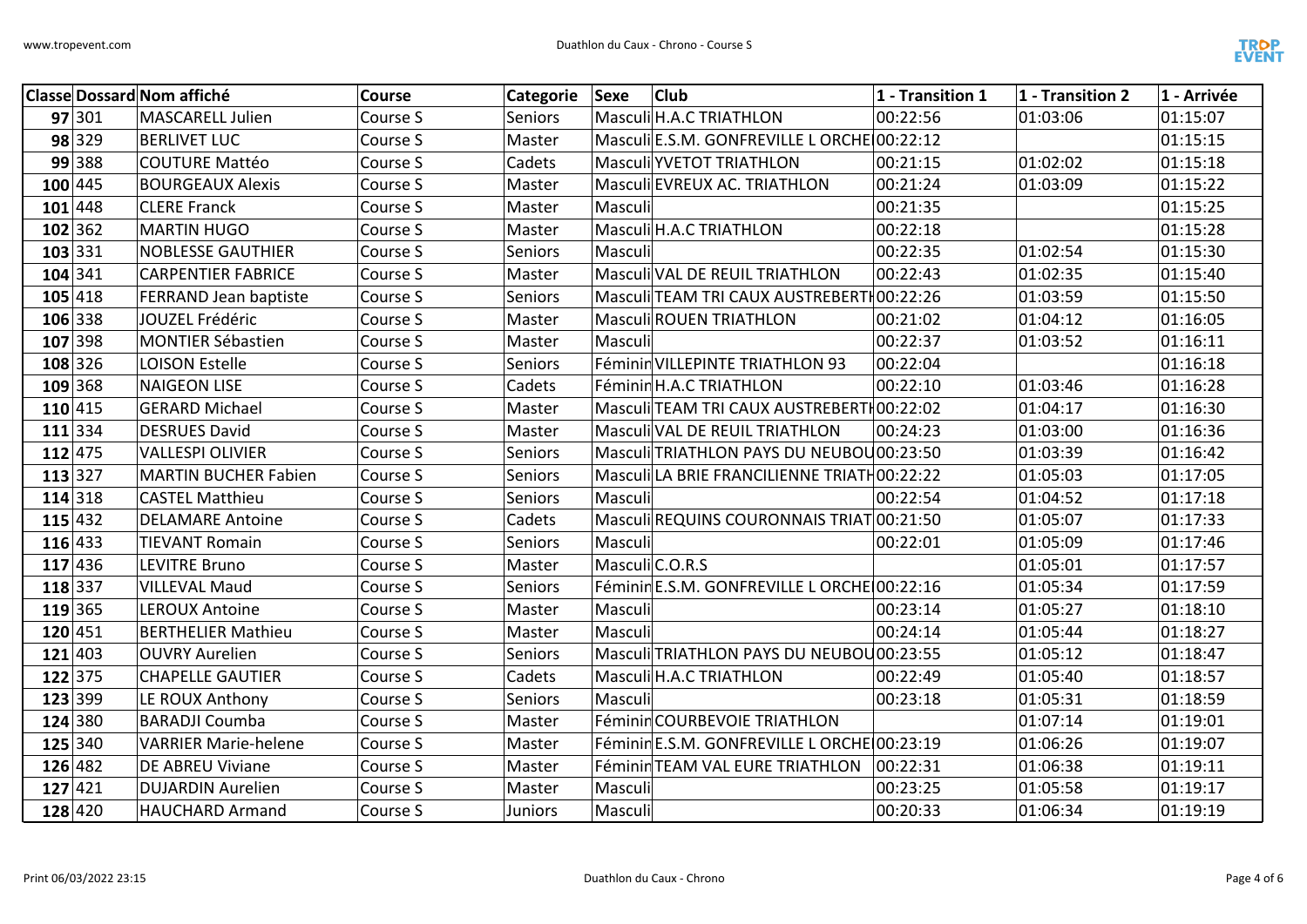

|         | <b>Classe Dossard Nom affiché</b> | Course   | Categorie      | <b>Club</b><br>Sexe                         | 1 - Transition 1 | 1 - Transition 2 | 1 - Arrivée |
|---------|-----------------------------------|----------|----------------|---------------------------------------------|------------------|------------------|-------------|
| 129 460 | <b>GONORD Eric</b>                | Course S | <b>Seniors</b> | Masculi                                     | 00:21:56         | 01:07:03         | 01:19:23    |
| 130 402 | <b>DUMORTIER Cassandre</b>        | Course S | <b>Seniors</b> | Féminin MSA TRIATHLON                       | 00:23:38         | 01:05:52         | 01:19:30    |
| 131 473 | POUPARD Alain                     | Course S | Master         | Masculi E.S.M. GONFREVILLE L ORCHE 00:24:01 |                  | 01:06:23         | 01:19:35    |
| 132 356 | <b>BRASSE Stéphane</b>            | Course S | Master         | Masculi H.A.C TRIATHLON                     | 00:23:04         | 01:06:47         | 01:19:47    |
| 133 357 | <b>BOURDELLES Veronique</b>       | Course S | Master         | Féminin ROUEN TRIATHLON                     | 00:23:10         | 01:06:59         | 01:19:48    |
| 134 422 | <b>FRATRAS Emmanuel</b>           | Course S | Master         | Masculi E.S.M. GONFREVILLE L ORCHE 00:24:20 |                  | 01:05:47         | 01:19:53    |
| 135 476 | <b>VILLENEUVE Julie</b>           | Course S | Juniors        | Féminin LES PIRANHAS                        | 00:22:29         | 01:06:49         | 01:19:54    |
| 136 408 | <b>VALLEE Charles</b>             | Course S | Master         | Masculi TRIATHLON PAYS DU NEUBOU00:22:58    |                  | 01:06:31         | 01:19:56    |
| 137 491 | LES INGALLS.                      | Course S | Relai          | Masculi                                     | 00:26:45         | 01:05:17         | 01:20:00    |
| 138 440 | <b>GAILLARD EMERIC</b>            | Course S | <b>Seniors</b> | Masculi                                     | 00:22:42         | 01:07:25         | 01:20:06    |
| 139 426 | <b>ANGEL-MOLINE Ludovic</b>       | Course S | Master         | Masculi                                     | 00:23:44         | 01:06:02         | 01:20:09    |
| 140 372 | <b>GILLES Arnaud</b>              | Course S | Master         | Masculi H.A.C TRIATHLON                     | 00:19:22         | 01:08:27         | 01:20:41    |
| 141 449 | <b>DELATRE David</b>              | Course S | Master         | Masculi EVREUX AC. TRIATHLON                | 00:23:48         | 01:07:22         | 01:21:10    |
| 142 336 | <b>MALRAIT Auguste</b>            | Course S | Cadets         | Masculi REQUINS COURONNAIS TRIAT 00:22:38   |                  | 01:08:52         | 01:22:09    |
| 143 419 | <b>RAFFY Thomas</b>               | Course S | <b>Seniors</b> | Masculi TEAM TRI CAUX AUSTREBERTHE          |                  | 01:12:07         | 01:22:15    |
| 144 395 | <b>BRIVAL Hélène</b>              | Course S | Master         | Féminin E.S.M. GONFREVILLE L ORCHE 00:20:32 |                  | 01:10:17         | 01:22:20    |
| 145 382 | <b>LEVITRE Olivier</b>            | Course S | Master         | Masculi E.S.M. GONFREVILLE L ORCHE 00:24:47 |                  | 01:09:24         | 01:22:59    |
| 146 470 | PASSANI Jean-noel                 | Course S | Master         | Masculi                                     | 00:23:31         | 01:09:46         | 01:23:20    |
| 147 484 | <b>BOINET Vincent</b>             | Course S | Master         | Masculi                                     | 00:23:36         | 01:09:59         | 01:23:23    |
| 148 317 | <b>LECOUFLET David</b>            | Course S | Master         | Masculi CAEN TRIATHLON                      | 00:24:07         | 01:10:30         | 01:23:27    |
| 149 493 | COUTURIER/LAMANT.                 | Course S | Relai          | Mixte                                       | 00:30:03         | 01:06:53         | 01:23:41    |
| 150 495 | MYLÈNE & CLARA.                   | Course S | Relai          | Féminin                                     | 00:27:07         | 01:09:07         | 01:23:46    |
| 151 367 | <b>BESSONNET ANTHONY</b>          | Course S | Master         | Masculi H.A.C TRIATHLON                     | 00:23:40         | 01:10:10         | 01:23:58    |
| 152 379 | <b>BEDUNEAU David</b>             | Course S | <b>Seniors</b> | Masculi LES LIONS TRIATHLON                 | 00:26:23         | 01:10:23         | 01:25:29    |
| 153 409 | <b>CRESSOT HENRI</b>              | Course S | Cadets         | Masculi H.A.C TRIATHLON                     | 00:25:26         | 01:11:22         | 01:25:42    |
| 154 405 | <b>NEVEU Marion</b>               | Course S | <b>Seniors</b> | Féminin                                     | 00:25:11         | 01:12:00         | 01:25:45    |
| 155 423 | <b>LEFORT Ludovic</b>             | Course S | Master         | Masculi VAL DE REUIL TRIATHLON              | 00:24:37         | 01:12:34         | 01:26:09    |
| 156 465 | <b>LECOMTE LUDOVIC</b>            | Course S | <b>Seniors</b> | Masculi                                     | 00:25:16         | 01:12:27         | 01:26:55    |
| 157 378 | <b>FREY GABRIEL</b>               | Course S | Seniors        | Masculi LES LIONS TRIATHLON                 | 00:26:05         | 01:12:20         | 01:27:00    |
| 158 411 | <b>TABORE VIOLETTE</b>            | Course S | Cadets         | Féminin H.A.C TRIATHLON                     | 00:26:01         | 01:12:13         | 01:27:07    |
| 159 464 | <b>LECLAND Nelson</b>             | Course S | Seniors        | Masculi                                     | 00:24:31         | 01:13:01         | 01:27:51    |
| 160 305 | <b>DORMENVAL Emily</b>            | Course S | Seniors        | Féminin                                     | 00:24:35         | 01:14:27         | 01:28:03    |